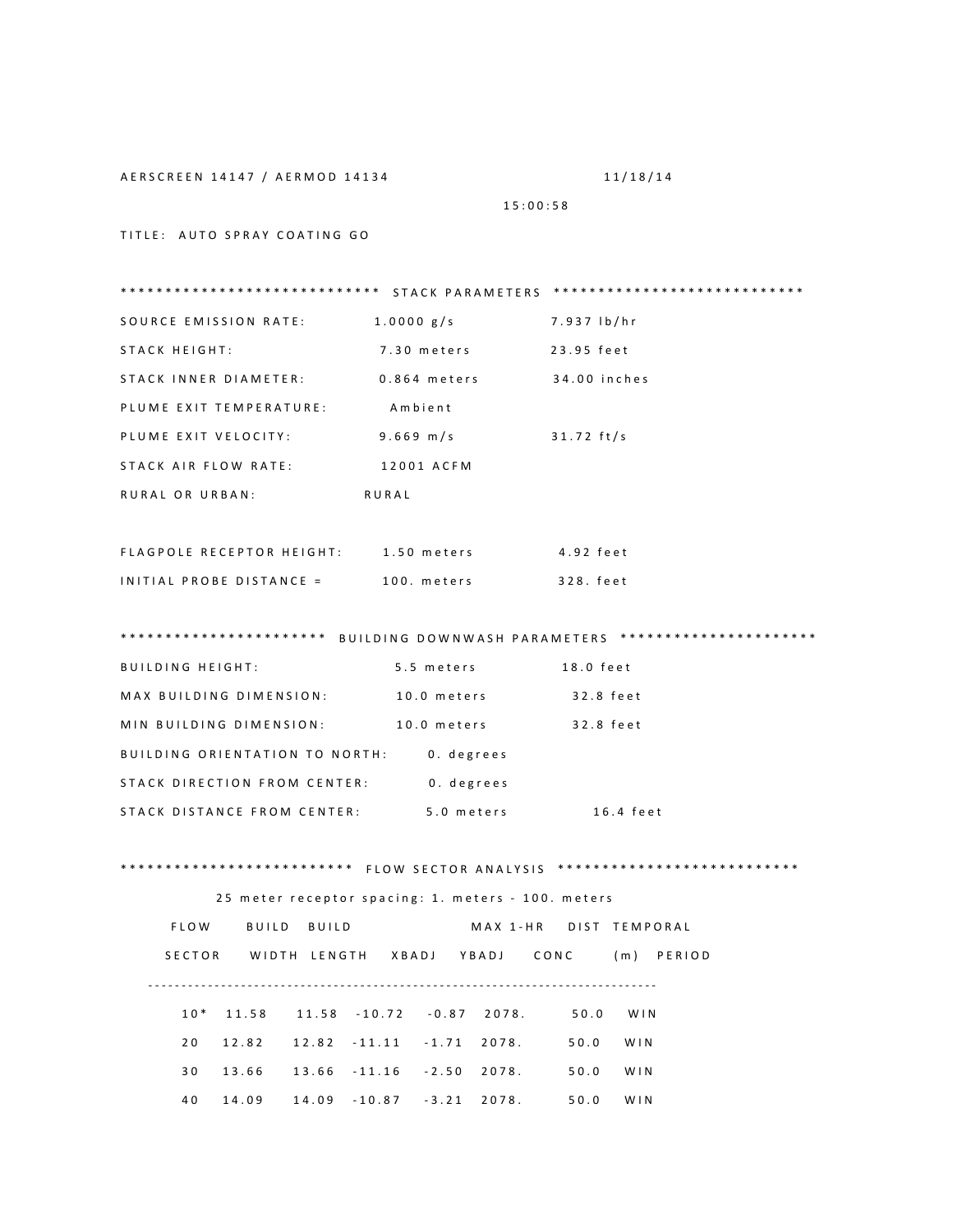| 50  | 14.09 | 14.09       | $-10.26 -3.83$ |         | 2078. | 50.0   | WIN |
|-----|-------|-------------|----------------|---------|-------|--------|-----|
| 60  | 13.66 |             | $13.66 - 9.33$ | $-4.33$ | 2078. | 50.0   | WIN |
| 70  | 12.82 | 12.82 -8.12 |                | -4.70   | 2078. | $50.0$ | WIN |
| 80  | 11.58 | 11.58       | $-6.66$        | $-4.92$ | 2078. | 50.0   | WIN |
| 90  | 10.00 | 10.00       | $-5.00$        | $-5.00$ | 2078. | 50.0   | WIN |
| 100 | 11.58 | 11.58       | -4.92          | -4.92   | 2078. | 50.0   | WIN |
| 110 | 12.82 | 12.82       | $-4.70$        | $-4.70$ | 2078. | $50.0$ | WIN |
| 120 | 13.66 | 13.66       | $-4.33$        | $-4.33$ | 2078. | 50.0   | WIN |
| 130 | 14.09 | 14.09       | $-3.83$        | $-3.83$ | 2078. | 50.0   | WIN |
| 140 | 14.09 | 14.09       | $-3.21$        | $-3.21$ | 2078. | 50.0   | WIN |
| 150 | 13.66 | 13.66       | $-2.50$        | $-2.50$ | 2078. | 50.0   | WIN |
| 160 | 12.82 | 12.82       | $-1.71$        | $-1.71$ | 2078. | $50.0$ | WIN |
| 170 | 11.58 | 11.58       | $-0.87$        | $-0.87$ | 2078. | 50.0   | WIN |
| 180 | 10.00 |             | 10.00 0.00     | 0.00    | 2078. | 50.0   | WIN |
| 190 | 11.58 | 11.58       | $-0.87$        | 0.87    | 2078. | 50.0   | WIN |
| 200 | 12.82 | 12.82       | $-1.71$        | 1.71    | 2078. | $50.0$ | WIN |
| 210 | 13.66 | 13.66       | $-2.50$        | 2.50    | 2078. | 50.0   | WIN |
| 220 | 14.09 | 14.09       | $-3.21$        | 3.21    | 2078. | $50.0$ | WIN |
| 230 | 14.09 | 14.09       | $-3.83$        | 3.83    | 2078. | 50.0   | WIN |
| 240 | 13.66 | 13.66       | $-4.33$        | 4.33    | 2078. | 50.0   | WIN |
| 250 | 12.82 | 12.82       | $-4.70$        | 4.70    | 2078. | 50.0   | WIN |
| 260 | 11.58 | 11.58       | $-4.92$        | 4.92    | 2078. | 50.0   | WIN |
| 270 | 10.00 | 10.00       | $-5.00$        | $5.00$  | 2078. | 50.0   | WIN |
| 280 | 11.58 | 11.58       | $-6.66$        | 4.92    | 2078. | 50.0   | WIN |
| 290 | 12.82 | 12.82       | $-8.12$        | 4.70    | 2078. | $50.0$ | WIN |
| 300 | 13.66 | 13.66       | $-9.33$        | 4.33    | 2078. | 50.0   | WIN |
| 310 | 14.09 | 14.09       | $-10.26$       | 3.83    | 2078. | 50.0   | WIN |
| 320 | 14.09 | 14.09       | $-10.87$       | 3.21    | 2078. | 50.0   | WIN |
| 330 | 13.66 | 13.66       | $-11.16$       | 2.50    | 2078. | 50.0   | WIN |
| 340 | 12.82 | 12.82       | $-11.11$       | 1.71    | 2078. | 50.0   | WIN |
| 350 | 11.58 | 11.58       | $-10.72$       | 0.87    | 2078. | 50.0   | WIN |
| 360 | 10.00 | 10.00       | $-10.00$       | 0.00    | 2078. | $50.0$ | WIN |

 $*$  = worst case flow sector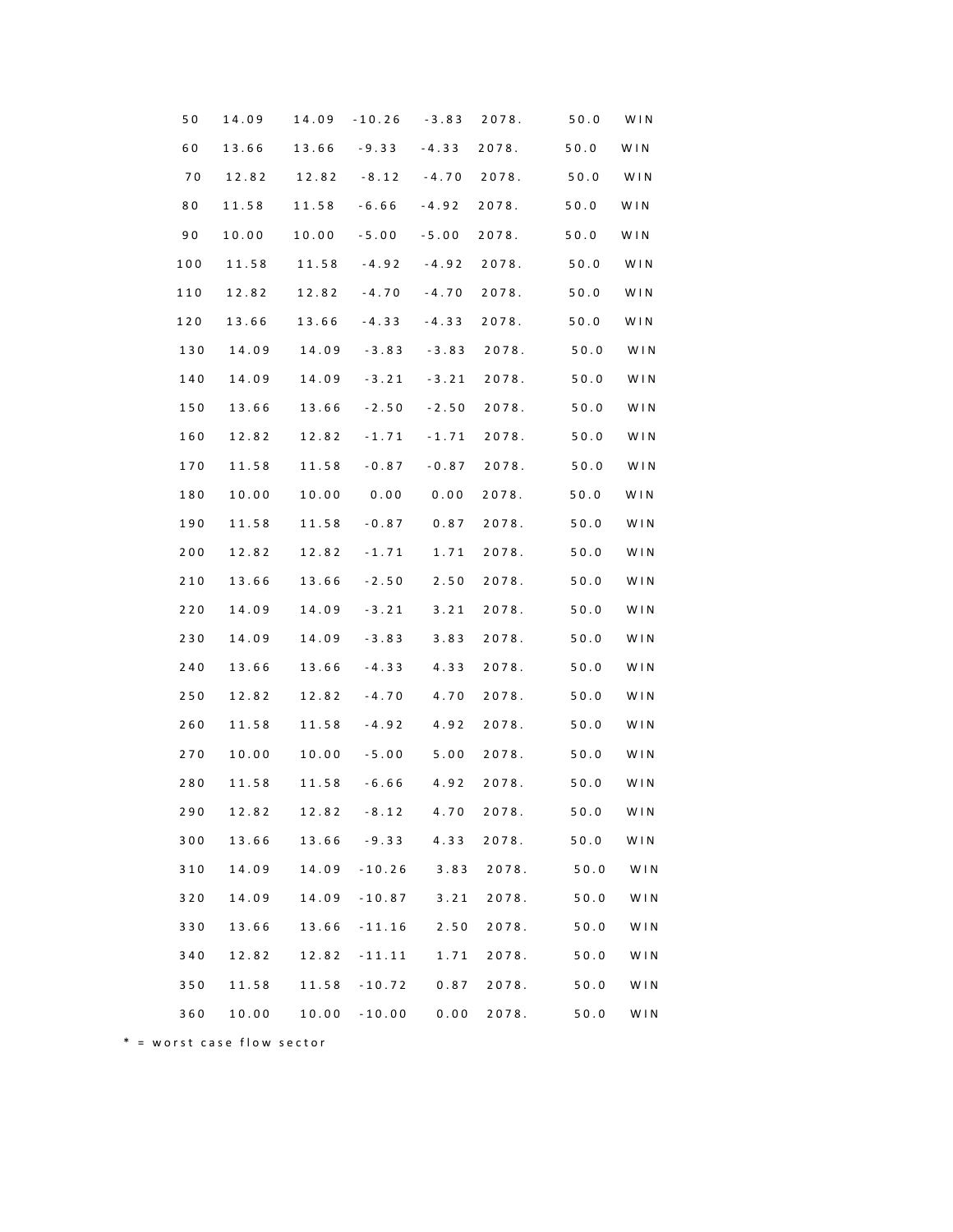\*\*\*\*\*\*\*\*\*\*\*\*\*\*\*\*\*\*\*\*\* MAKEMET METEOROLOGY PARAMETERS \*\*\*\*\*\*\*\*\*\*\*\*\*\*\*\*\*\*\*\*\*\* M I N / M A X T E M P E R A T U R E : 250 . 0 / 310 . 0 (K)  $MINIMUM$  WIND SPEED:  $0.5$  m/s A N E M O M E T E R H E I G H T : 10.000 m e t e r s SURFACE CHARACTERISTICS INPUT: AERMET SEASONAL TABLES DOMINANT SURFACE PROFILE: Urban D O M I N A N T CLIMATE TYPE: Average Moisture D O M I N A N T S E A S O N : Winter A L B E D O : 0.35 **BOWEN RATIO:** 1.50 ROUGHNESS LENGTH: 1.000 (meters)

METEOROLOGY CONDITIONS USED TO PREDICT OVERALL MAXIMUM IMPACT - - - - - - - - - - - - - - - - - - - - - - - - - - - - - - - - - - - - - - - - - - - - - - - - - - - - - - - - - - - - - YR MO DY JDY HR - - - - - - - - - - - 10 02 21 21 01 HO U \* W \* D T / D Z Z I C N V Z I M CH H A LO LEN ZO BOWEN ALBEDO REF WS - - - - - - - - - - - - - - - - - - - - - - - - - - - - - - - - - - - - - -  $-3.68$  0.087  $-9.000$  0.020  $-999$ . 59. 17.0 1.000 1.50 0.35 1.00 HT REF TAHT - - - - - - - - - - - 10.0 310.0 2.0

ESTIMATED FINAL PLUME HEIGHT (non-downwash): 38.5 meters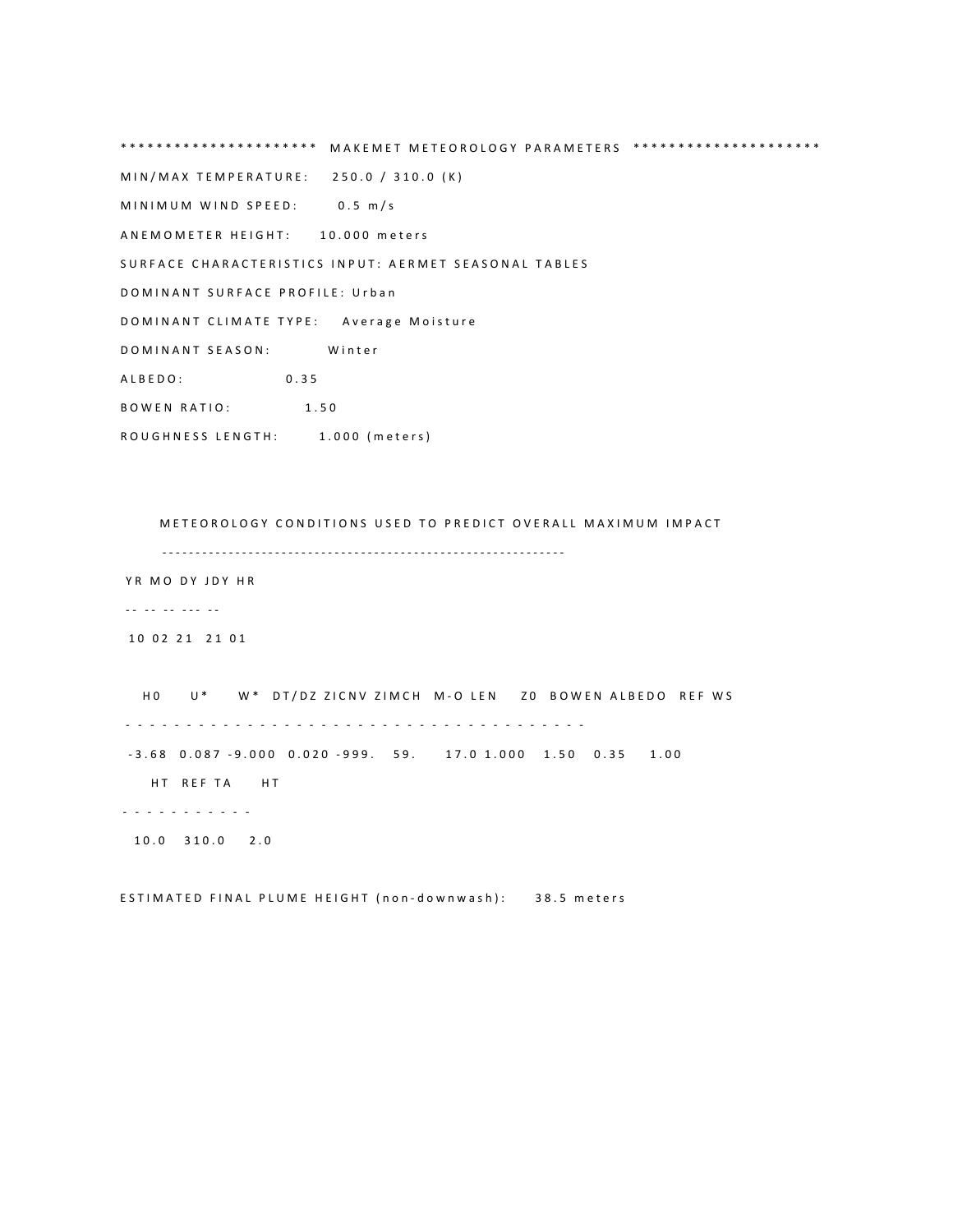METEOROLOGY CONDITIONS USED TO PREDICT AMBIENT BOUNDARY IMPACT - - - - - - - - - - - - - - - - - - - - - - - - - - - - - - - - - - - - - - - - - - - - - - - - - - - - - - - - - - - - - - YR MO DY JDY HR  $\ldots$   $\ldots$   $\ldots$ 10 04 16 21 01 HO U\* W\* DT/DZ ZICNV ZIMCH M-O LEN ZO BOWEN ALBEDO REF WS - - - - - - - - - - - - - - - - - - - - - - - - - - - - - - - - - - - - - -  $-64.00$  0.843  $-9.000$  0.020  $-999$ . 1781. 719.1 1.000 1.50 0.35 5.00 HT REF TA HT - - - - - - - - - - - 1 0 . 0 2 5 0 . 0 2 . 0

ESTIMATED FINAL PLUME HEIGHT (non-downwash): 13.2 meters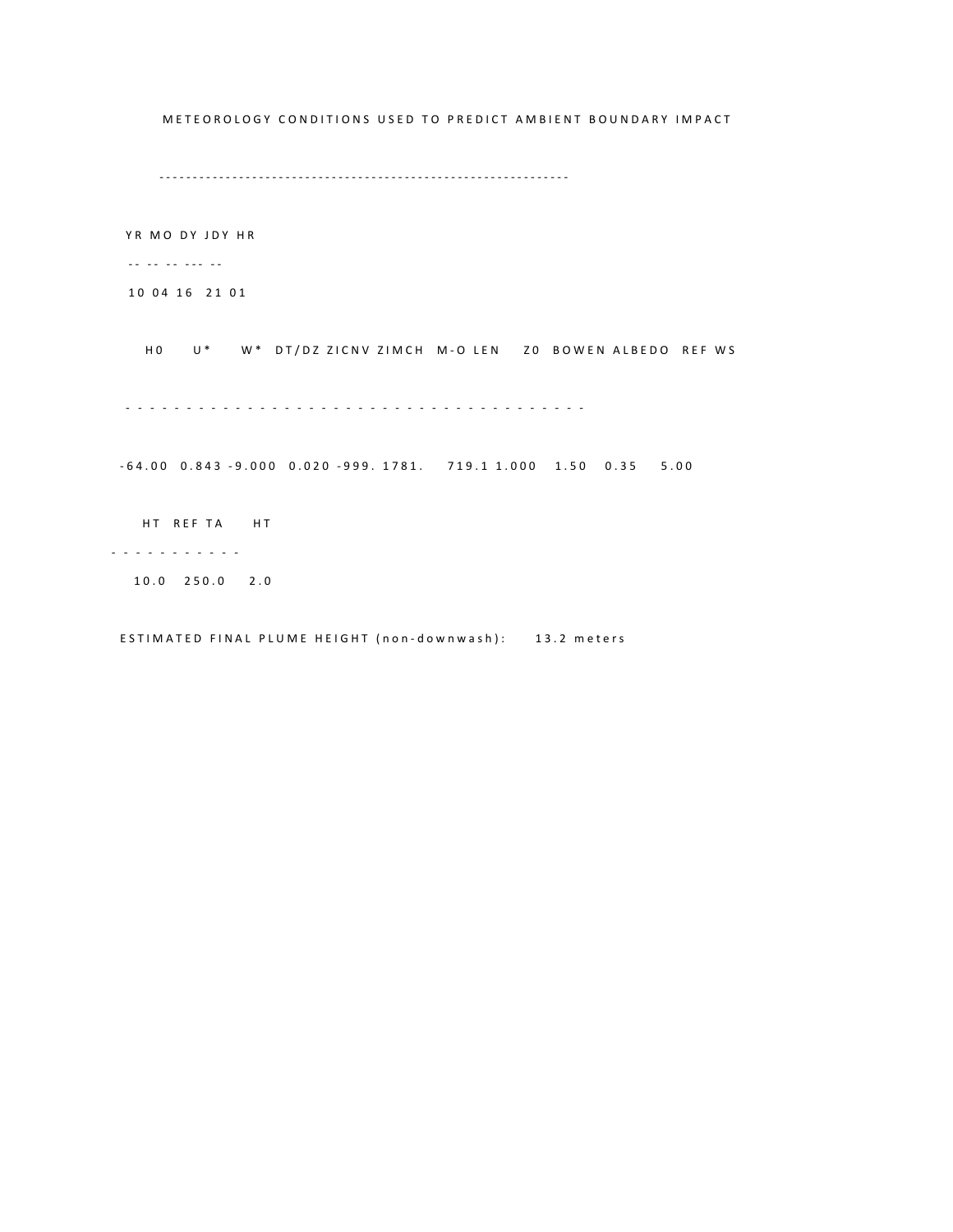## \*\*\*\*\*\*\*\*\*\*\*\*\*\*\*\*\*\*\*\*\*\*\*\*\*\* AERSCREEN AUTOMATED DISTANCES \*\*\*\*\*\*\*\*\*\*\*\*\*\*\*\*\*\*\*\*\*\*\*

## OVERALL MAXIMUM CONCENTRATIONS BY DISTANCE

- - - - - - - - - - - - - - - - - - - - - - - - - - - - - - - - - - - - - - - - - - - - - - - - - - - - - - - - - - - - - - - - - - - - - - - - - - - - -

|       | MAXIMUM         | MAXIMUM         |
|-------|-----------------|-----------------|
|       | DIST 1-HR CONC  | DIST 1-HR CONC  |
|       | $(m)$ $(ug/m3)$ | $(m)$ $(ug/m3)$ |
|       |                 |                 |
|       | 1.00 260.8      | 75.00 1760.     |
| 25.00 | 1846.           | 100.00 1403.    |
|       | 50.00 2078.     |                 |
|       |                 |                 |